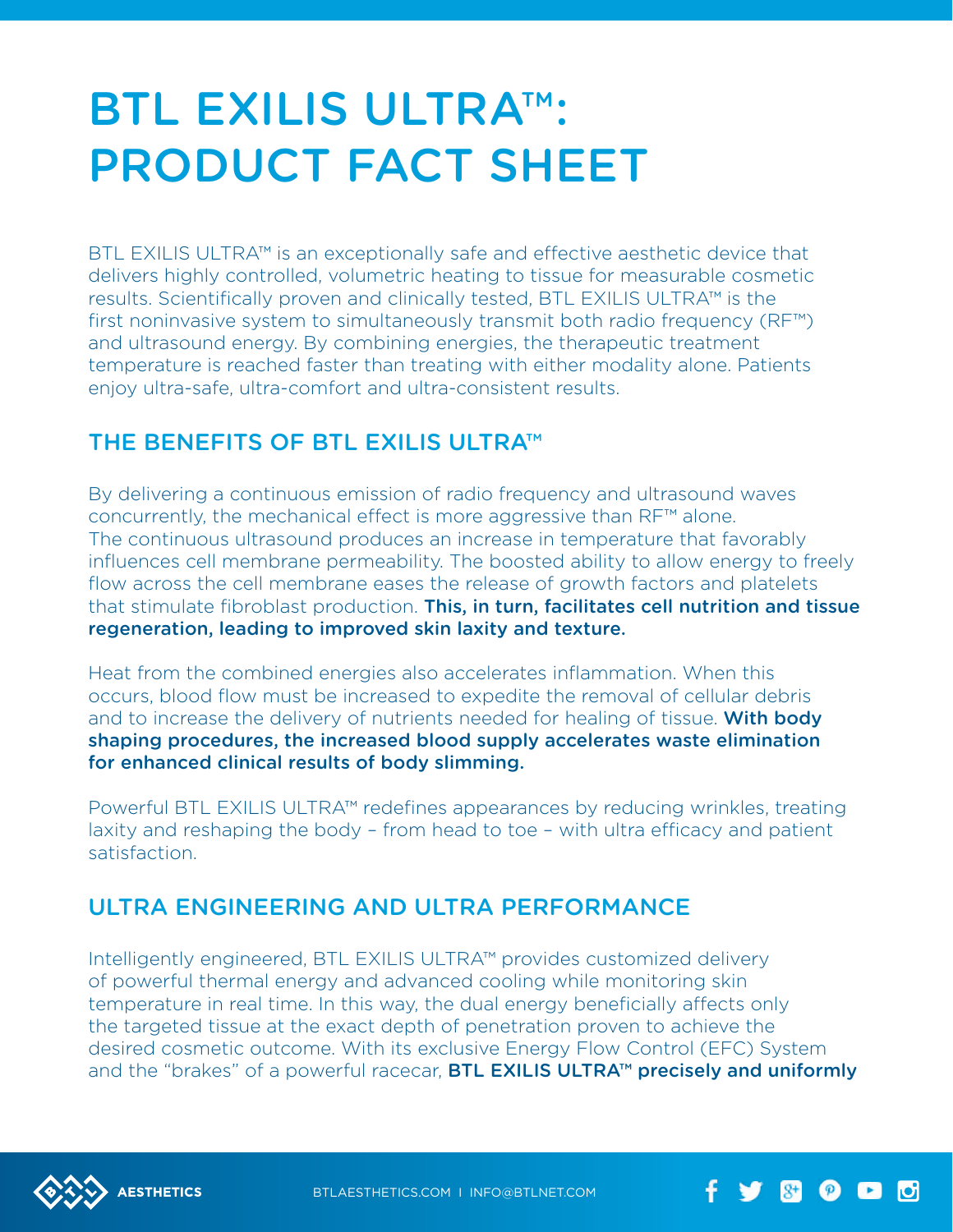reaches therapeutic temperatures in the shortest amount of time. This ensures a safe, efficient and positive patient experience that addresses multiple face and body concerns.

Thanks to its continuous and concurrent energy transmission and sophisticated design, the device produces a predictable response, notably collagen remodeling that serves to strengthen the collagen network to improve skin laxity and texture. Results can often be seen and felt after the first treatment, and they continue to improve with each additional session. A typical treatment regimen consists of two to six sessions, spaced about one to two weeks apart.

Currently, BTL Exilis ULTRA™ is cleared by the U.S. Food and Drug Administration (FDA) for use in dermatologic and aesthetic procedures with indications for non-invasive treatment of wrinkles and rhytides and the reduction in the appearance of cellulite.

#### WHAT SETS BTL EXILIS ULTRA™ APART

- Unique Fusion of Energy: BTL EXILIS ULTRA™ is the first and only aesthetic device to simultaneously transmit a combination focused RF™ and continuous ultrasound concurrently.
- Addressing a Need: BTL EXILIS ULTRA™ combines RF™ and Ultrasound technology in one platform to redefine the face and body, helping countless patients with multiple concerns. According to 2014 statistics compiled by the American Society for Aesthetic Plastic Surgery, nonsurgical fat reduction increased in volume by 42% on a year-over-year basis.
- Precision: BTL EXILIS ULTRA™ is designed with maximum control that allows RF™ energy to be applied to the targeted skin layer for optimal depth and duration of penetration. This innovative harnessing of energy relies on the ideal combination of heating and cooling to achieve the best effect while keeping the patient comfortable and pain-free.
- Safe and Fast: The ability to reach a therapeutic temperature in the shortest amount of time combined with the safety of Energy Flow Control translates to treatments that are only 20 to 30 minutes in length and extremely safe for the patient.

#### WHO IS A CANDIDATE FOR BTL EXILIS ULTRA™

BTL EXILIS ULTRA™ treatment is recommended for any patient between the ages of 25 and 70+ who desires cosmetic improvement on their face and body. It is ideal